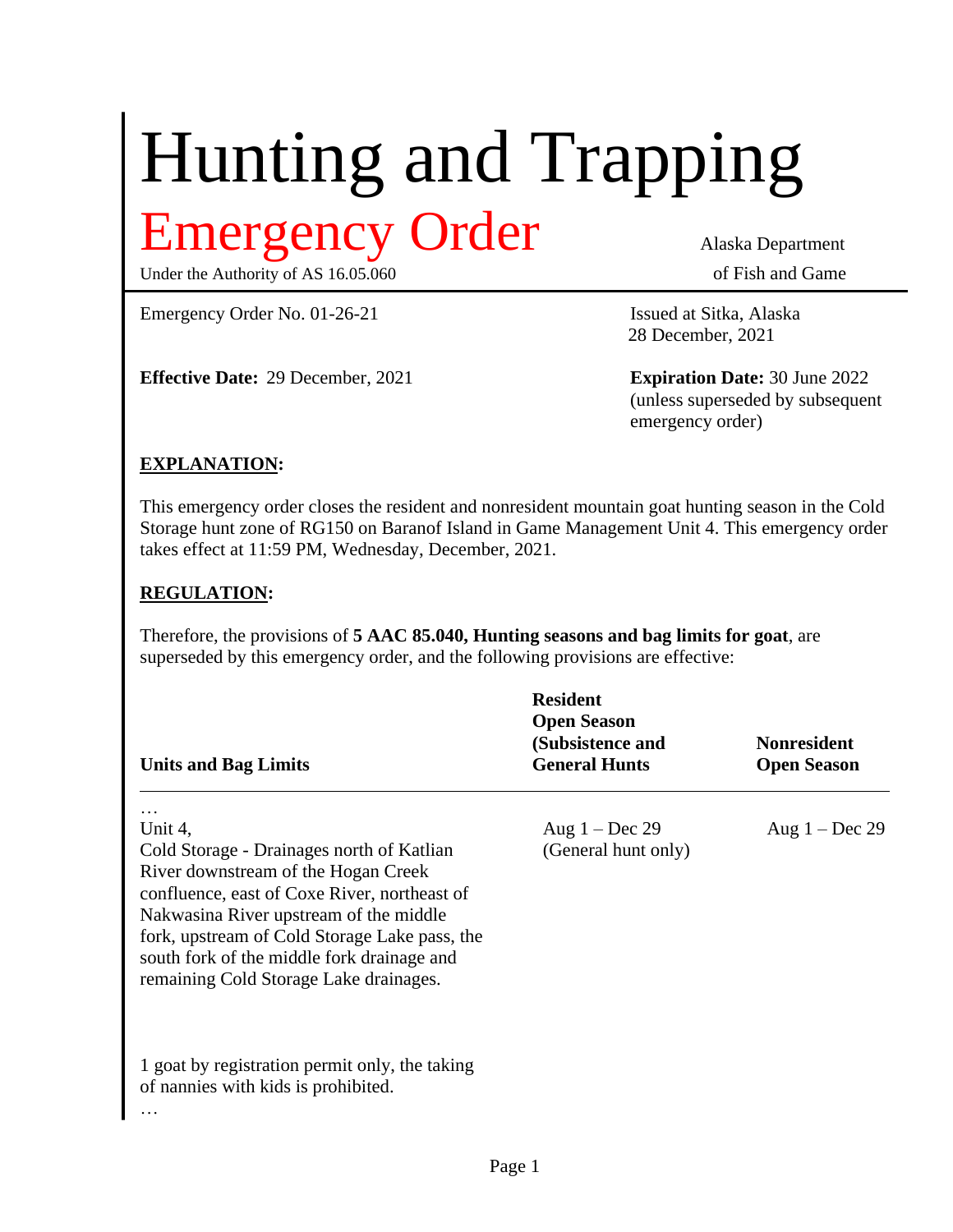All other mountain goat hunting regulations in Unit 4 remain unchanged and are not affected by this emergency order.

\_\_\_\_\_\_\_\_\_\_\_\_\_\_\_\_\_\_\_\_\_\_\_\_\_\_\_\_\_\_\_\_\_\_\_\_\_\_\_\_\_\_\_\_\_\_\_\_\_\_\_\_\_\_\_\_\_\_\_\_\_\_\_\_\_\_\_\_\_\_\_\_\_\_\_\_\_\_\_\_

Doug Vincent-Lang Commissioner

DocuSigned by: By delegation to:  $\bigcup_{\text{Eoisson}(\text{A})} \bigcup_{\text{Boisson}(\text{A})} \bigcup_{\text{Boisson}(\text{A})} \bigcup_{\text{Boisson}(\text{A})} \bigcup_{\text{Boisson}(\text{A})} \bigcup_{\text{Boisson}(\text{A})} \bigcup_{\text{Boisson}(\text{A})} \bigcup_{\text{Boisson}(\text{A})} \bigcup_{\text{Boisson}(\text{A})} \bigcup_{\text{Boisson}(\text{A})} \bigcup_{\text{Boisson}(\text{A})} \bigcup_{\text{Boisson}(\text{A$ 

Stephen Bethune

Sitka Area Wildlife Management Biologist

### **JUSTIFICATION:**

Hunt managers set a harvest quota of 5 males or 1 female for the Cold Storage hunt zone of mountain goat hunt RG150 on Baranof Island. Quotas are based on the most recent aerial surveys. Baranof Island hunt zones were developed in 2017. To date, two female goats have been harvested in the Cold Storage hunt zone of RG150. Winter snow conditions have made goats more accessible. Additional harvest could be detrimental to the long-term stability of the goat herd in this area. Therefore, this zone is being closed by emergency order (EO) at 11:59 PM, Wednesday, December 29, 2021.

For more information on the Baranof Island mountain goat hunt strategy that began with the 2017 season, visit ADF&G's Goat Hunting in Alaska Resources page at: http://www.adfg.alaska.gov/index.cfm?adfg=goathunting.resources